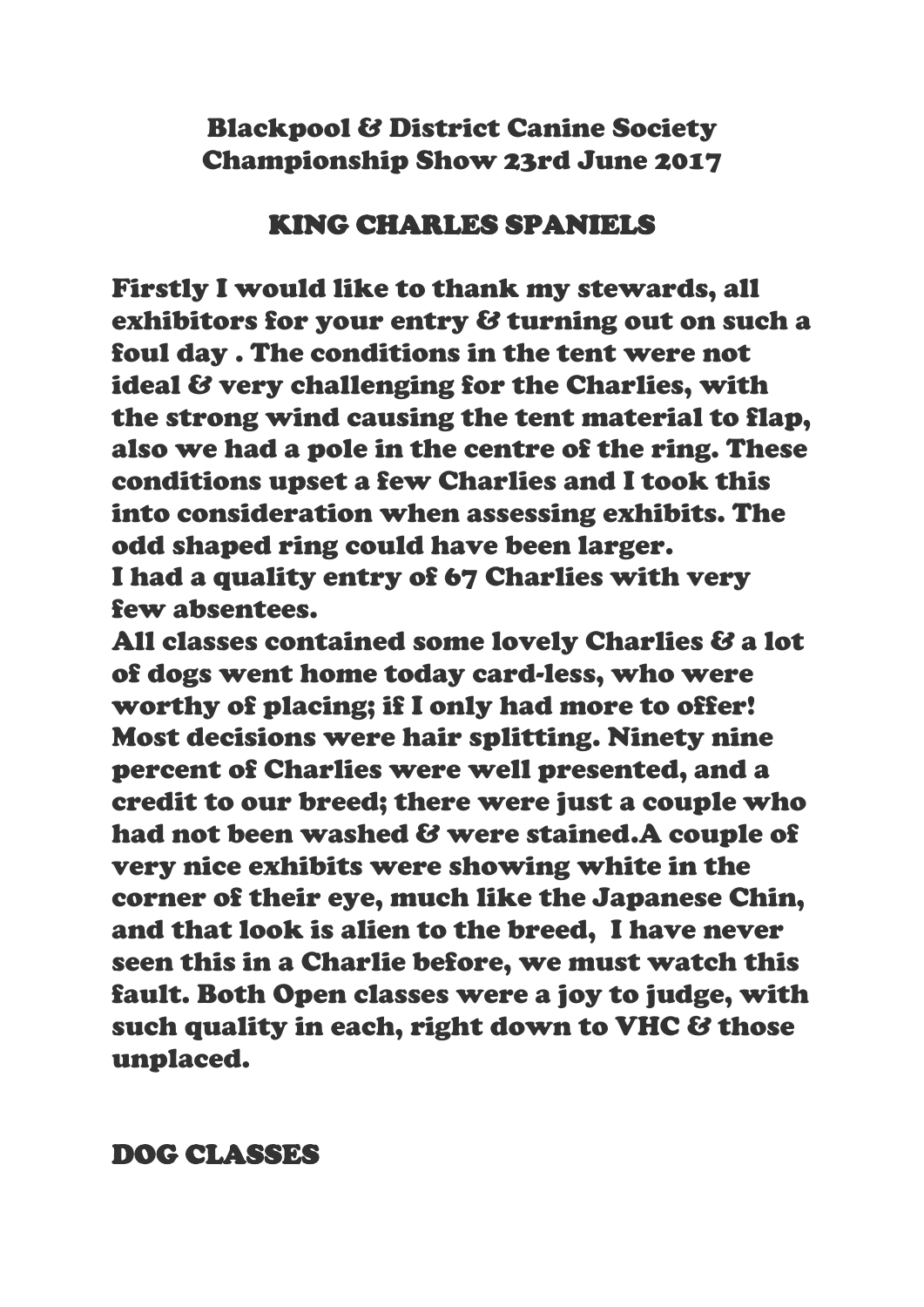### Puppy [4.1]

1. Gillhespy's LORPHILL LOST TREASURE Nicely broken tri, lovely dome with a nice rise, flanked with good ear leathers, large dark lustrous eyes set wide apart. Lips meeting giving nice finish to face. Standing four square, cobby, well turned stifles. Good drive on the move maintaining level topline at all times. Correct tan markings on face & body. BPIB

2. French & Traynor's CELXO VERMOUTH ON ICE Blenheim, rich chestnut patches set on pearly white coat. Well domed skull, with dark eyes, ear & nose placement in line. Nice cushioning to face. Good width of chest. Stands four square, correct cobby body.

# 3. Matches' BALDRAGON EARL LEICESTER

# Junior[3]

1. Sidgwick's PAULIAN WHERES WALLY Tri of excellent construction. Large skull, well domed & full over dark eyes. Well cushioned cheeks under eyes. Well defined stop between eyes & nose. Profusely feathered lovely long ears, with tan markings on underside. Moved actively & elegantly with plenty of drive from well muscled hind quarters. Very outgoing temperament. Best Junior.

# 2. Cox's PETITPAWS BLACK PRINCE Black & Tan with rich mahogany markings, coat was soft & glossy. Dome with good rise to front & back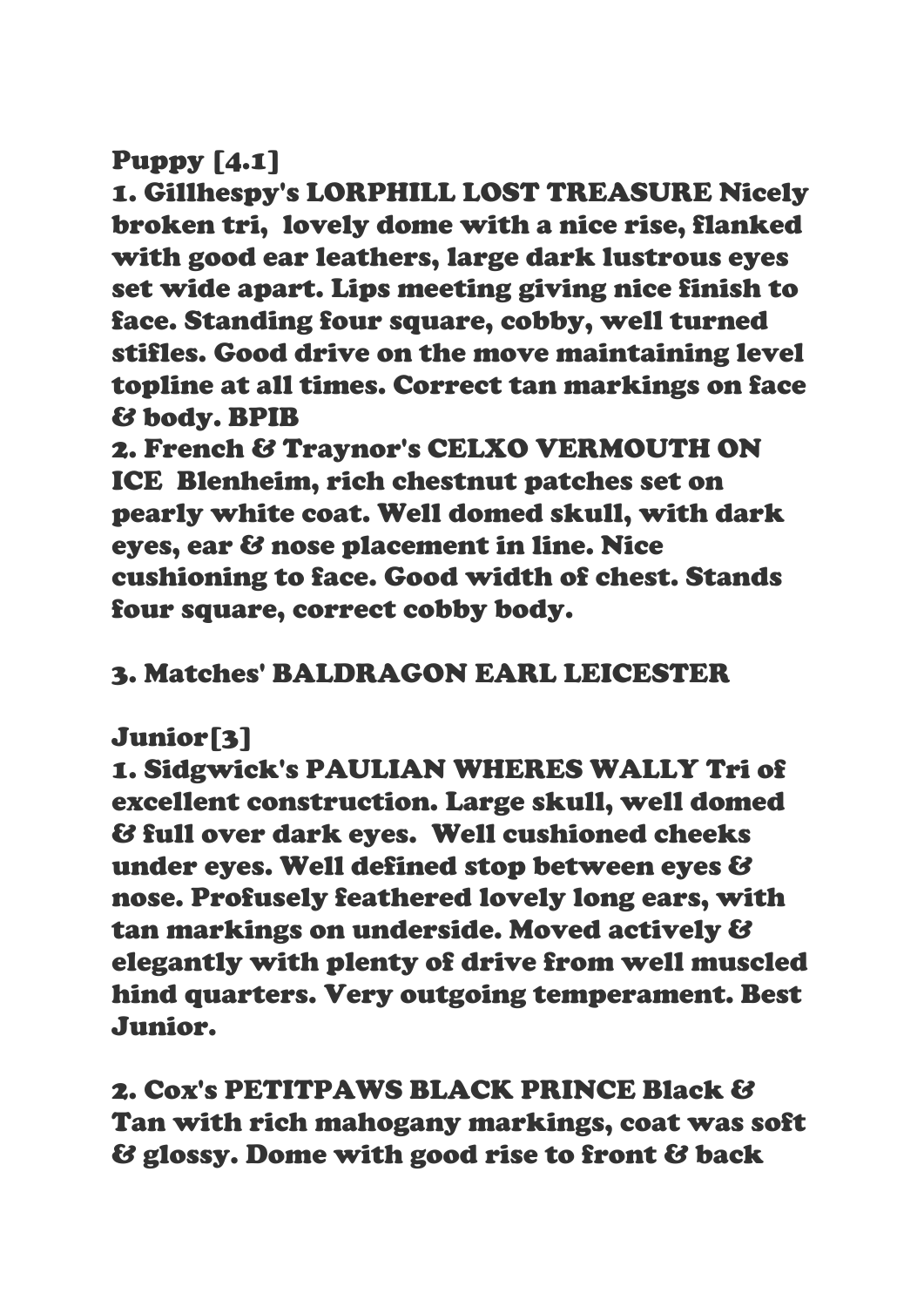going into a well arched medium length neck making a proud carriage of head., toes well knuckled. Compact feet, well feathered, firm pasterns. Needs to settle on the move.

### 3. Pearces's DOWNSBANK TROUBADOR OVER OZZYMOON

### Post Graduate [14.2]

A very strong class of fine examples of the breed, many good dogs had to go unplaced. 1. Coupland's TUCHERISH GUILTY VERDICT Tri of excellent qualities, one being its head. Nice rise & fall of skull with dark lustrous eyes. Black nose, wide open nostrils, with well defined stop. When on the move keeps level topline & carries head proudly on a medium length neck. Typical Toy Spaniel, considered for top honours.

2. Portingale's JACRIANNA KING'S RANSOME B&T with glossy black coat with rich mahogany tan markings. Skull moderately large in comparison with body. Eyes, ears & nose on a level plane.Square muzzle that was wide & deep, with good turn up. Lips meeting exactly making a nice finish to face. Shoulders well laid back, legs short & straight. Good turn of stifle to hindquarters. Good driving action on the move.

# 3. Stewart's KASAMANDA JUST A DREAM FOR MARCHOG

Limit [10.2]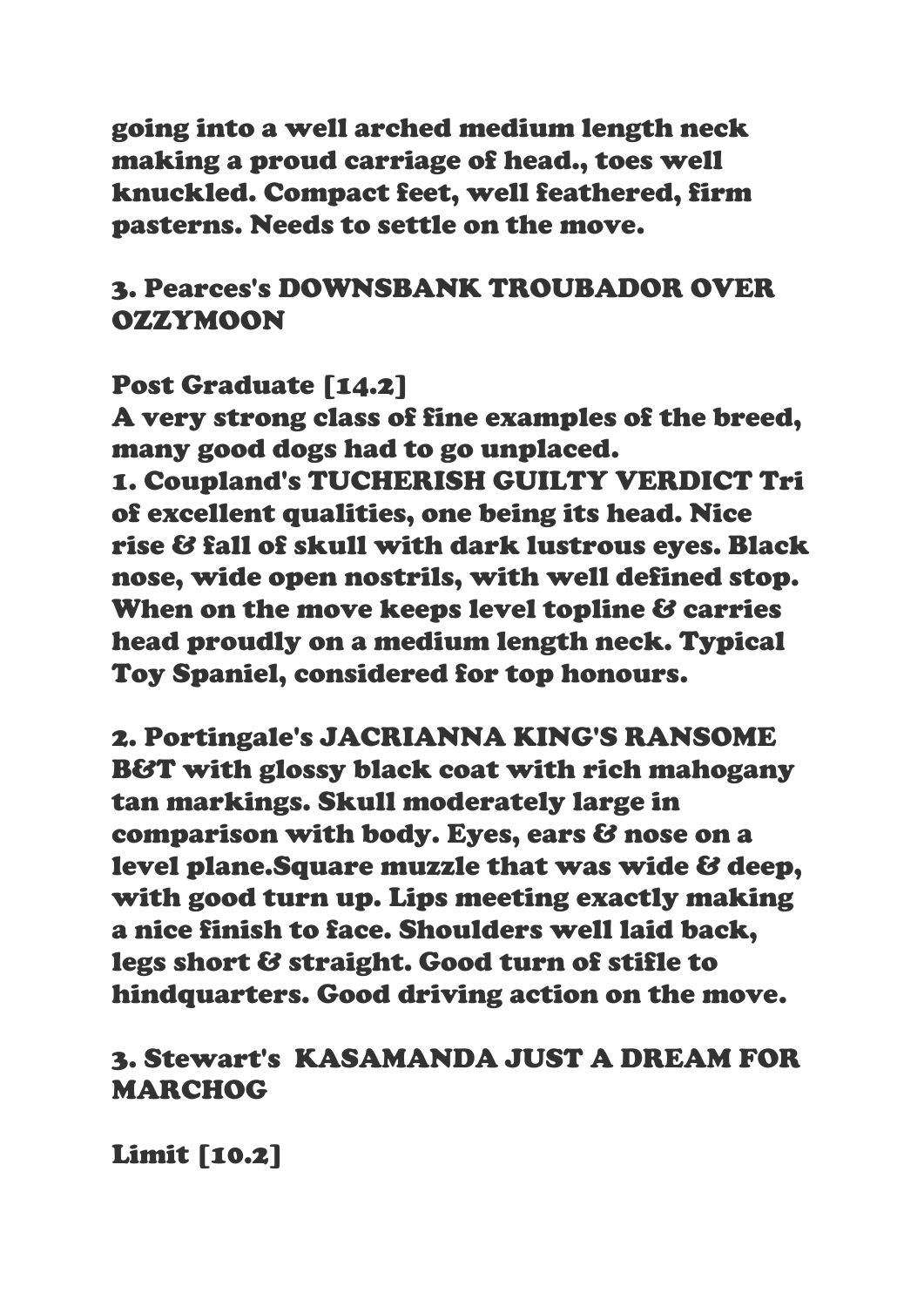1. Gillhespy's LORPHIL RED RIVER Rich ruby in excellent coat. Superb dome, full over eyes which are large,black & set well apart, also level with ears & jet black nose. Well cushioned muzzle. Ears set on low. Wide open nostrils. Good width of chest, barrelled rib with good spring. Dense bone, forequarters legs straight & short. Stifles well bent, well muscled giving a strong drive, level topline at all times. Four square & cobby. Overall a pleasing example of the breed. It was a pleasure to award RCC; unfortunate to meet my CC winner.

2. Jackson's AMANTRA TREASURY Blenheim with rich chestnut markings, in full coat. Nice ear fringings & feathering. Another example of a superb dome with good rise & fall. Lovely large dark eye, eyelids block square to face line, good cushioning to cheeks, lips exactly meeting. Well arched medium length neck making head look proud. Good drive on the move, level topline at all times. Well muscled hindquarters.

# 3. Sproul & Coburn's KHANDRO NO REGRETS

### Open [9.1]

Another strong class containing four worthy champions. There was very little to choose between all five.

1. Williams' CH/AM GCH MAIBEE ORLANDO Good rich tan markings on this Tri in super coat, ears well feathered ears, legs & tail. Large dome with medium arched neck which he carried with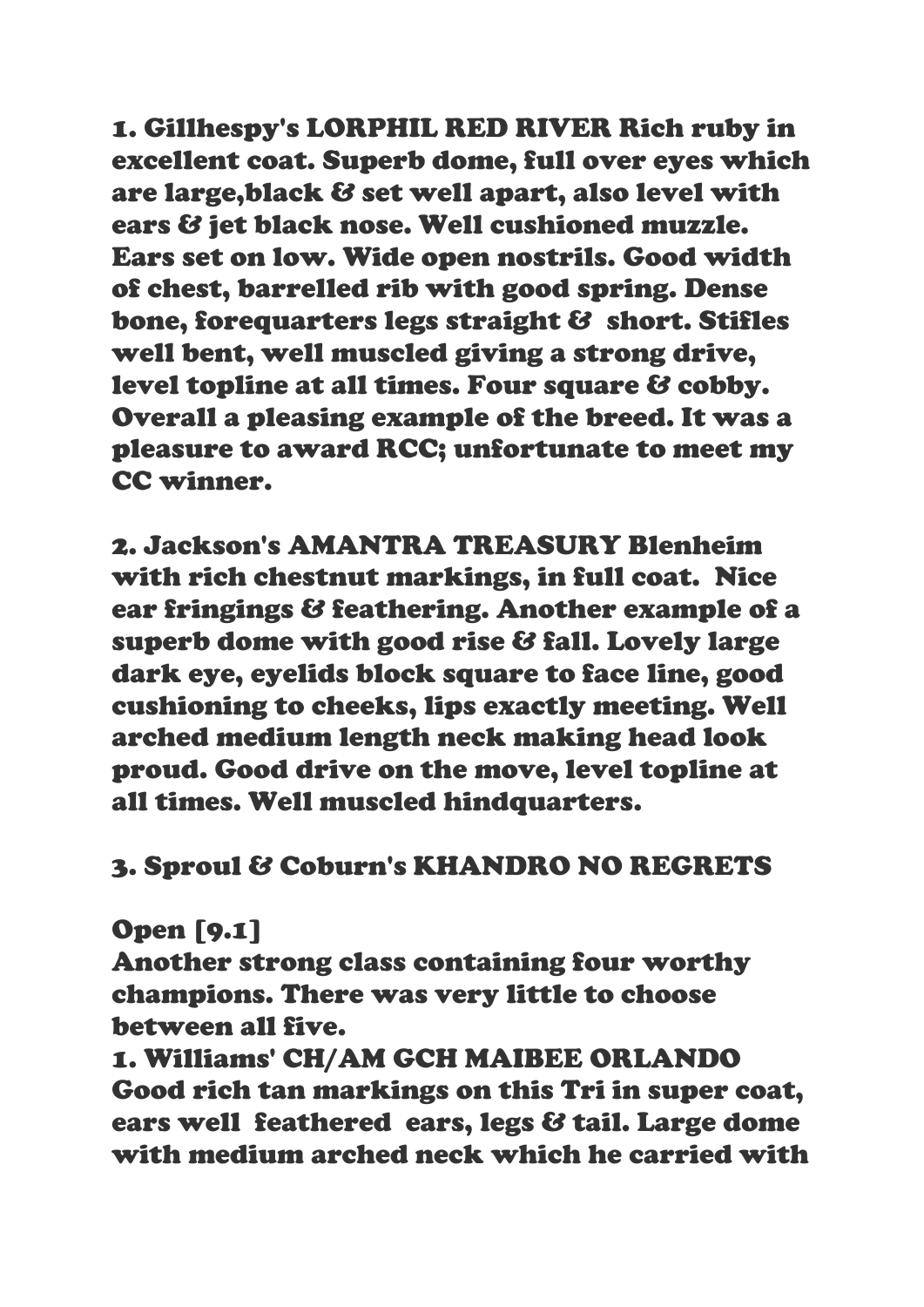pride. Black wide open nostrils, well cushioned cheeks, stop between nose & skull well defined. Strong moving drive from well muscled hindquarters, good turn of stifles. Moved proudly around the ring. Well laid back shoulders. Straight front, dense bone, short legs. Very well presented & at one with handler. CC & **ROB** 

# 2. Jackson's Ch. AMANTRA REGAL

DUKE Impressive well presented Tri,well marked rich tan in good coat; nice wide blaze.. Cobby & four square, full domed head held proud by medium arched neck. Beautiful dark melting eyes, pleasant expression; full muzzle & lips that meet exactly. Close decision between 1 & 2, however he has just turned three years old, and was giving a lot away in age to my winner.

### 3. Essex's Ch. CHACOMBE ROYAL GIFT TO BRENDEK

#### BITCH CLASSES

### Puppy [4.1]

Three lovely puppys all with their own qualities. 1. Bowles-Robinson's BALDRAGON HOLD THAT THOUGHT Very lightly marked blenheim. Nice full skull, with good reach of neck. Dark black nose with wide open nostrils. Good structure, shoulders well laid back; dense bone; lovely turn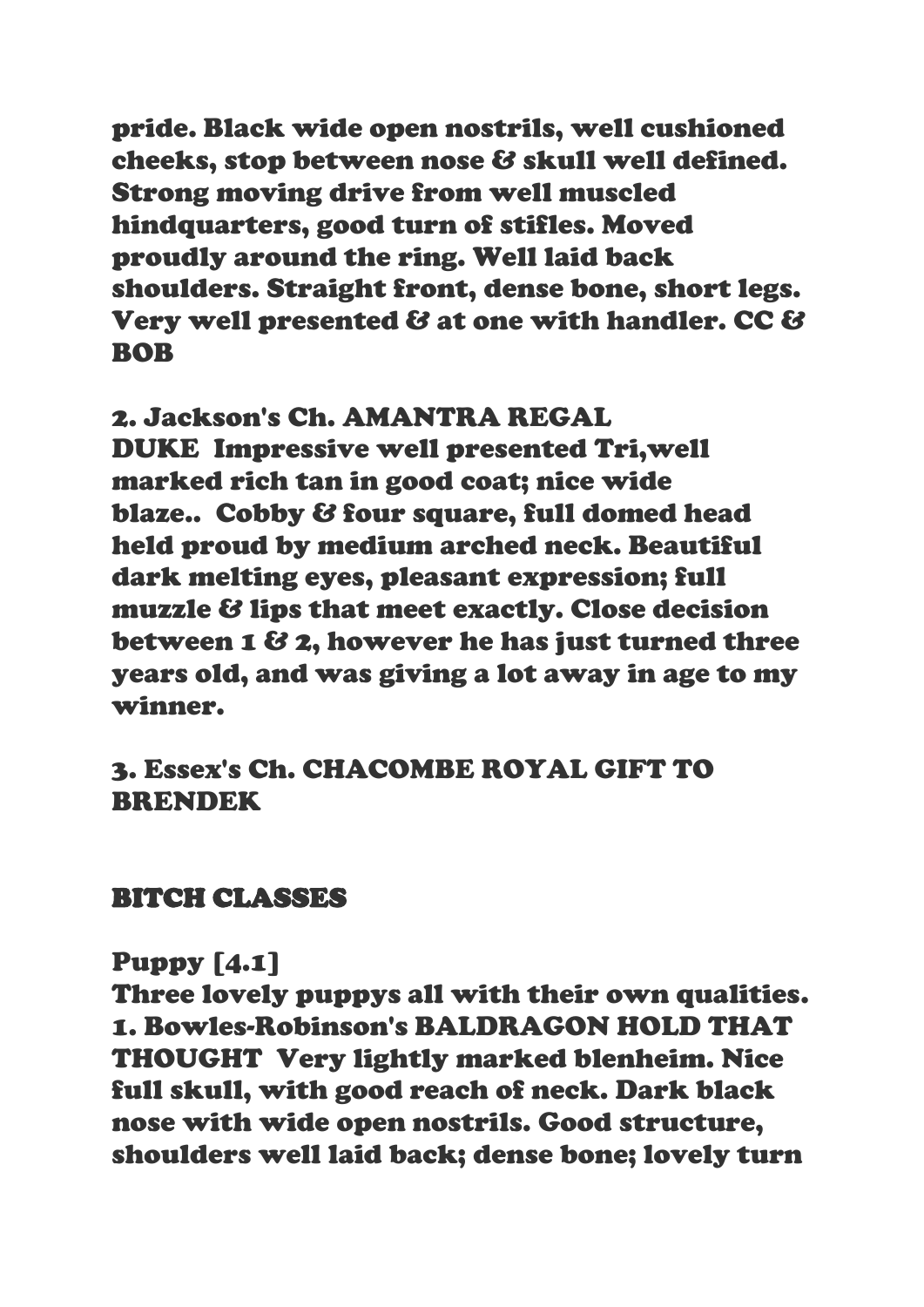of stifle. Not phased by conditions in tent, very outgoing. Well animated & full of herself. Definitely one to watch for the future. Preferred expression over 2nd.

# 2. Austin & Bakers COFTON DANCING THROUGH LIFE Well broken mature Tri, with lovely fiery tan markings throughout. Good head, well cushioned under dark lustrous eyes. Well bodied in good coat & well presented. Good bone. Moved & showed well, with nice driving movement.

# 3. Gurtner's MADELEINE DE MELCOURT

# Junior [3]

Yet again another lovely class of good examples of the breed. The B&T that was 3rd met two, more matured exhibits, but full of quality. 1. Cox's PETITPAWS BLACK PEARL 15 month, lovely Black & Tan with rich mahogany tan, liked her shape & size; in good condition, well muscled.

Good bone. Medium length of neck carrying head proud. Nice large dark eyes with good cushioning. Nice make & shape with well laid shoulders & turn of stifles. Good ribcage & width of chest. Will watch her progress with interest. 2. Champion's LANKOMBE CLARA BOW 11month lightly marked Tri, brilliant tan markings. Nice head with domed skull, well cushioned under large dark eyes; good pigment.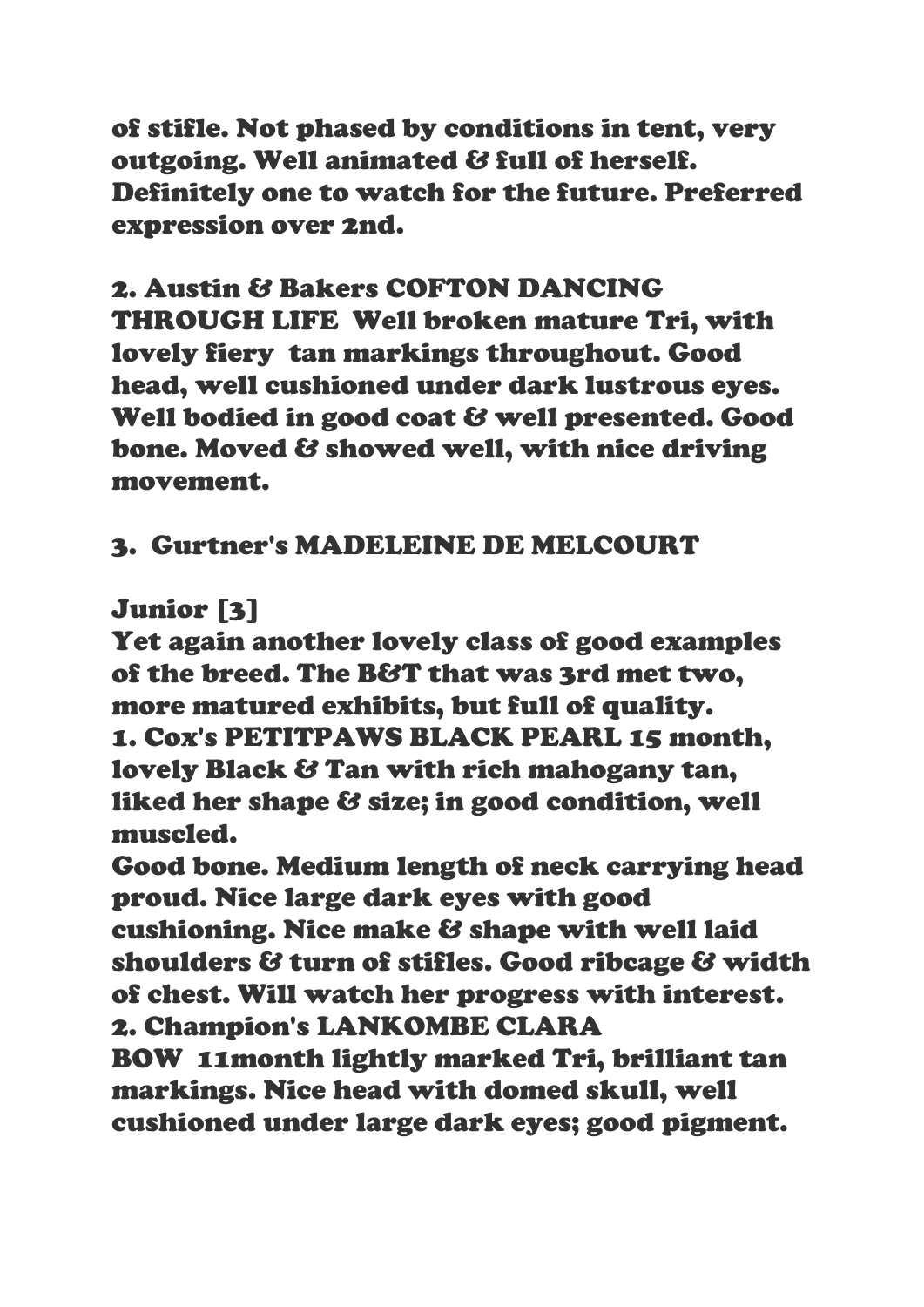Dense bone, front legs short & straight, well turned stifles. Good bone & in good coat.

### 3. Melville & Jackson's AMANTRA REGAL STAR

### Post Graduate [9.1]

Nice class with quality competition. 1. Bakers COFTON FAIRY(sic) TAIL Striking well broken Tri, ground pearly white, with well distributed black patches; standing four square, with lovely outline & good turn of stifles. Pleasing head with rich tan markings. Short straight front legs. Shoulders laid well back ; well muscled hindquarters, moved with drive & kept topline level at all times. In good condition & well presented.

2. Askins & Kendall's COFTON WINTER TIME TALE AT HEADRA JW Lightly marked blenheim,( litter sister to 1] oozing charm, very animated standing & on the move; level topline; well muscled & plenty of drive, moved elegantly. Very excited on the move at first, but settled later.Nice head with full dome going into a medium length arched neck. Well cushioned under sparkling eyes which are dark. Good make & shape. A few rich chestnut markings on pearly white background, immaculately presented  $\mathcal{B}$  in good condition.

# 3. Coupland's WINIE OD DVOU ORECHU AND TUCHERISH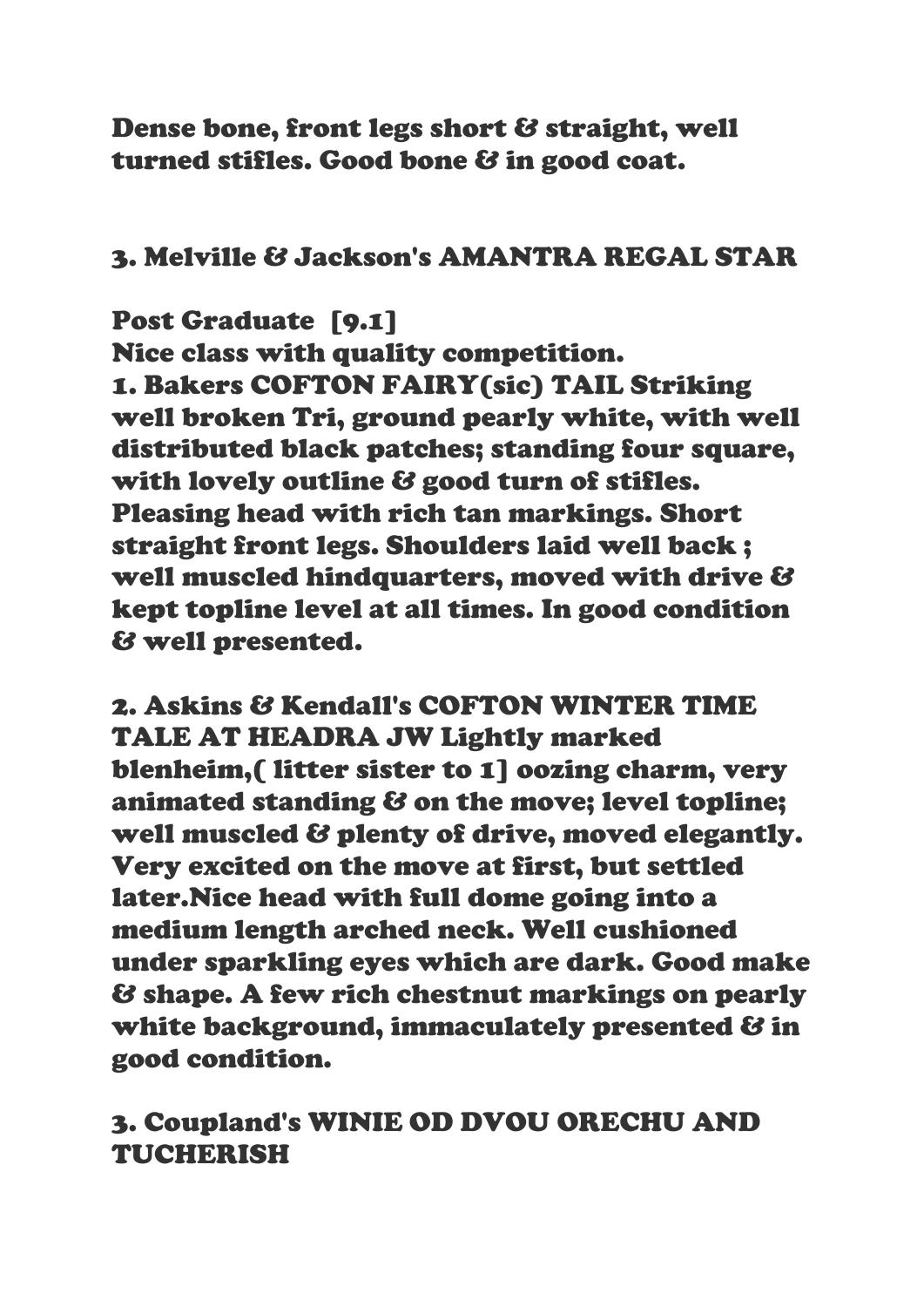### Limit[ 6.1]

Again a lovely class of five quality bitches. 1. Stewart's MARCHOG

MACFLANNELETTE Black & Tan in good coat,legs, ears & tail well feathered; fiery mahogany markings on a glossy black coat in prime condition. Good finish of face, well cushioned under dark eyes, which are level with ears & nose. Good reach of neck carrying head proudly, ears hanging flat to cheeks. Four square & cobby, good width to chest & spring of rib. Excellent topline. Nice driving movement, topline maintained at all times.

2. Gilhespy's LORPHIL'S DESIGN Lovely Tri, nice tan markings, wide blaze. Well domed skull, carried proudly by medium length arched neck; well laid shoulders. Front legs, Short & straight; dense bone. Level topline kept at all times, moved elegantly with strong drive from well muscled hindquarters. Stands four square.

# 3. Sproul & Coburn's SUGAR PLUM PIE FOR KHANDRO

# Open [5]

A strong class containing four worthy champions, this was a close choice in all placings. 1.Essex's TUDORHURST BEATRICE AT BRENDEK Beautiful black & tan, lovely glossy black coat with rich mahogany markings, well presented & in good coat. Stands four square;